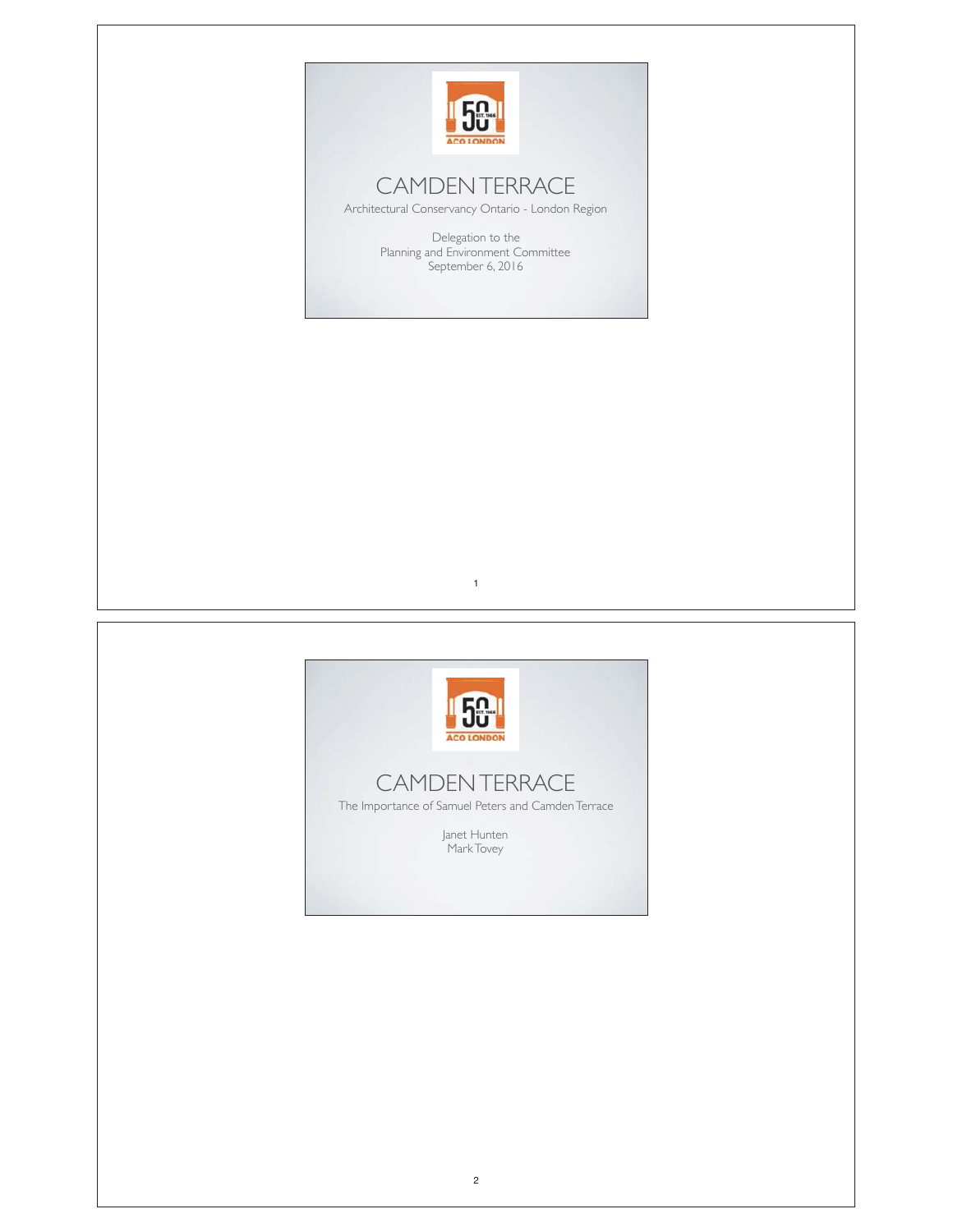

Who was Samuel Peters, and why is he important?

He was an early surveyor, engineer, and architect in London, known to local historians as Samuel Peters, Jr., as a way of distinguishing him from his uncle, who was also a man of importance in London.

Samuel Peters, Jr. was born in Torquay, England in 1832. He trained as a civil engineer under Sir Isambard Brunel, England's most distinguished engineer of the 19th Century.





Like many other early surveyors and engineers, he also practiced as an architect, usually regarded as part of a surveyor's profession at that time. By 1852 he was Town Engineer for London. As the town of London became a city in 1855, Peters became the first City Engineer.

Samuel Peters drew and published a map of the new city in 1855. It shows his concern as a city planner for having an accurate survey. Peters' map shows all of the lands that had been surveyed, by himself and others in the city at the time. It shows in amazing detail where the concentrations of buildings were.

In his capacity as Town Engineer and City Engineer he served London in many ways, designing elements of our infrastructure like our first sewer system, and levelling and grading our streets. He also designed and supervised the construction of London's first municipal buildings.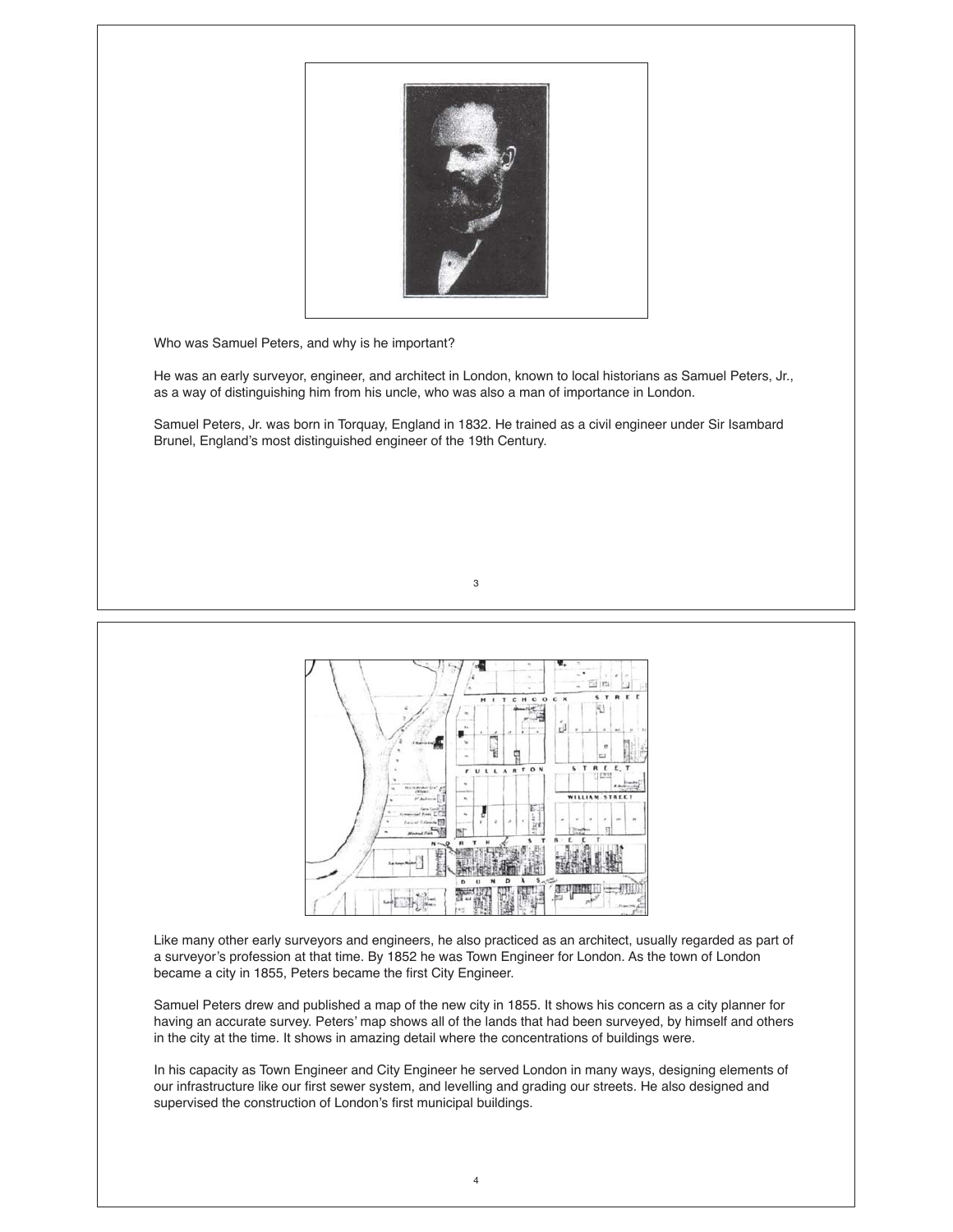

Peters designed London's first City Hall in 1854.



5

Peters was also the architect for the original market building in 1853-4. He placed a drawing of it in the corner of the 1855 map. Here is that drawing from the 1855 Peters map, next to the representation of the market in the well-known Paul Peel painting.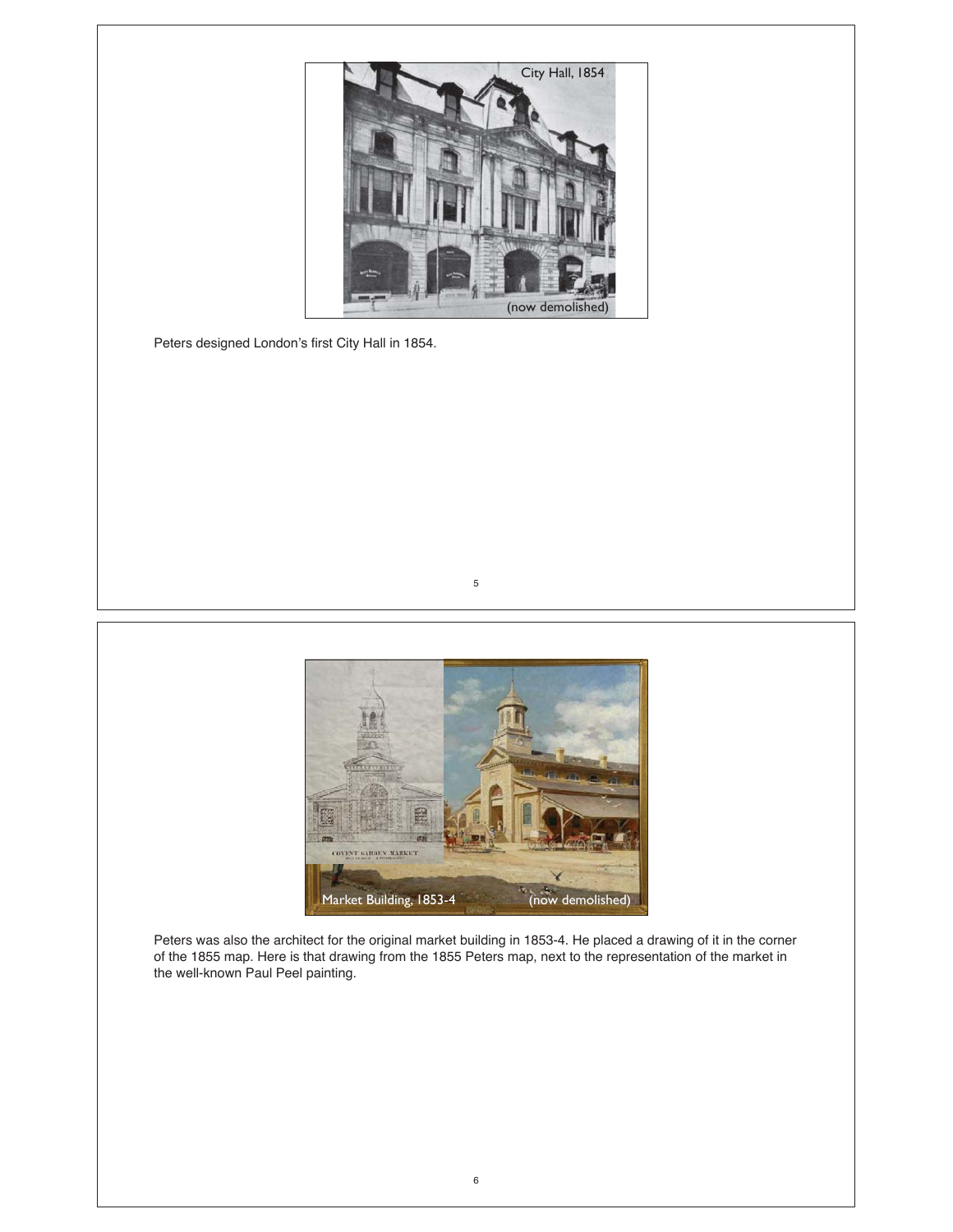

Grosvenor Lodge, 1853

As a private architect, he designed Grosvenor Lodge in 1853.



7

He designed the Bank of British North America building at Richmond and Queens in 1856.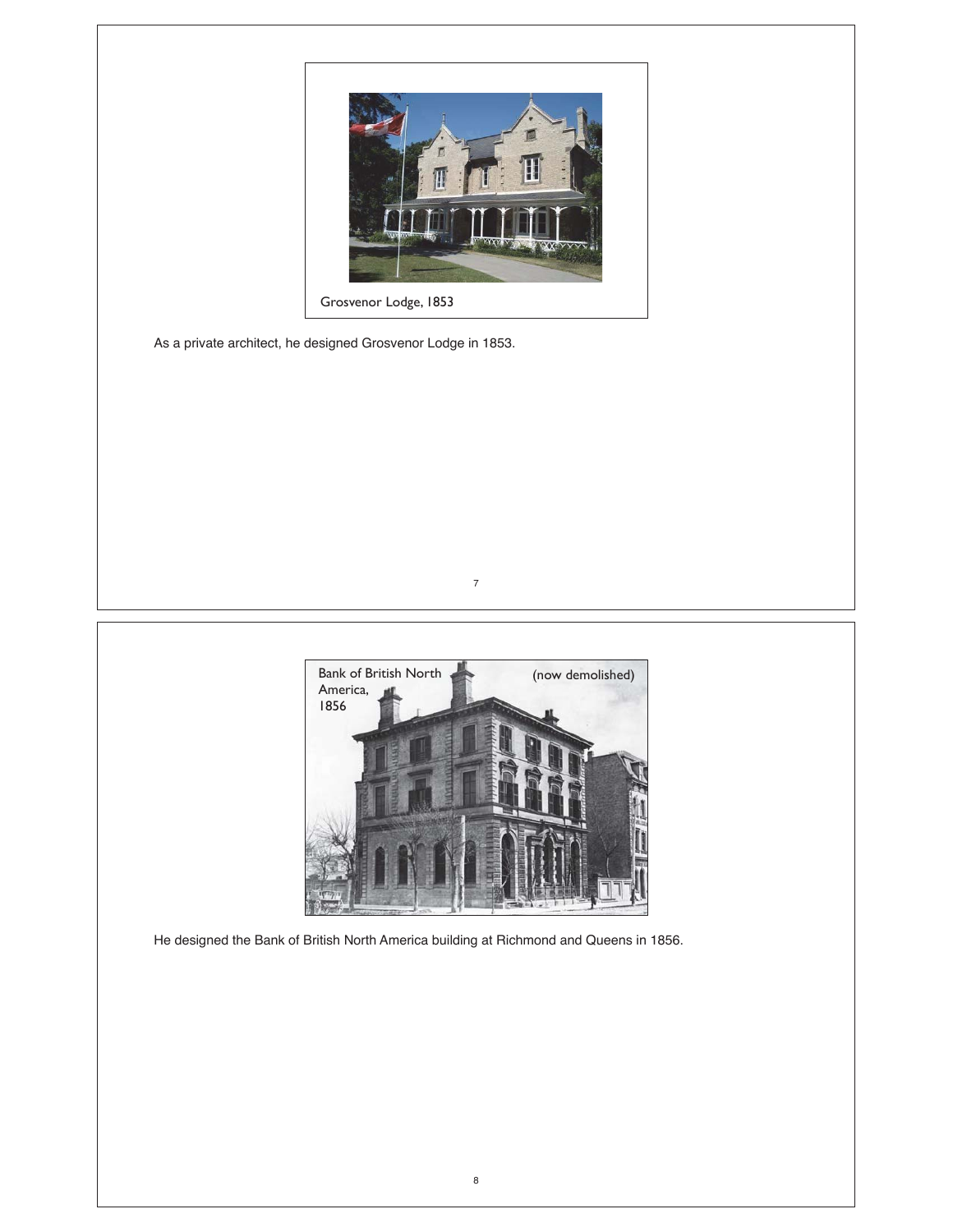

Peters was the architect for the City Hotel on Talbot Street in 1860.



9

He designed Elliston, the core of the Adam Beck House, for Ellis Hyman in 1862.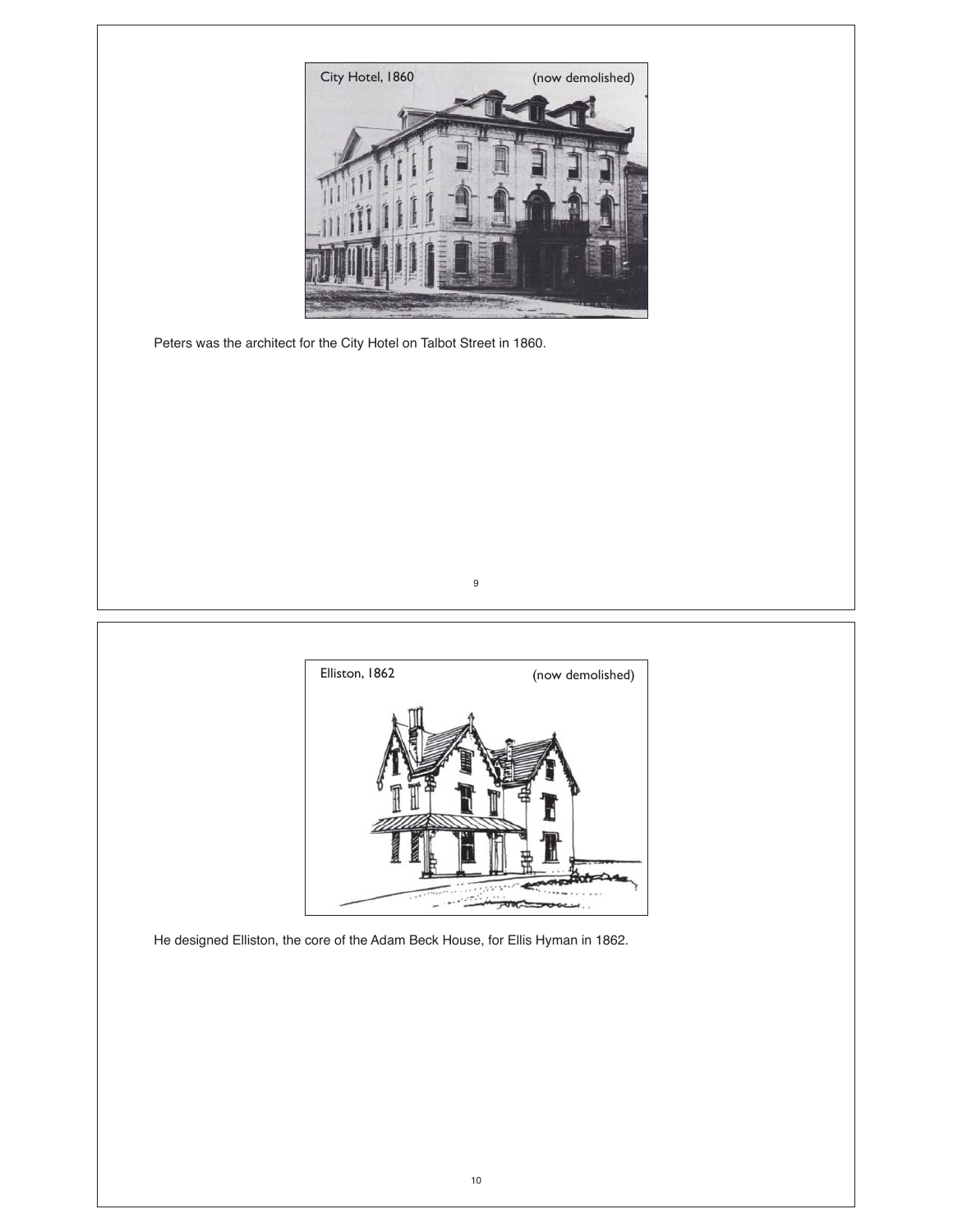

He also designed the Edge Block, in 1875,





on the south-east Corner of Dundas and Richmond.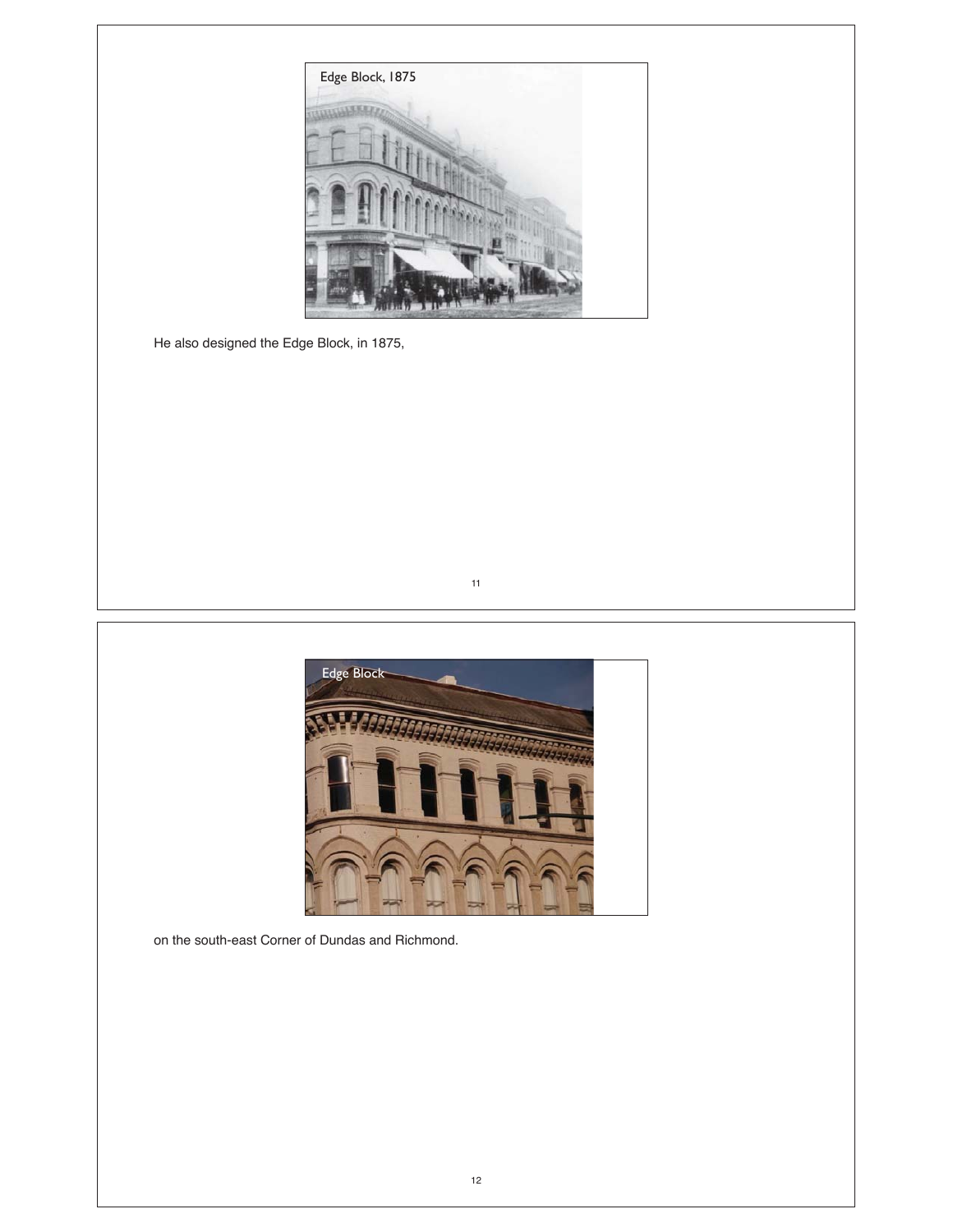

He designed the addition to Eldon House in 1877,





which included the drawing room.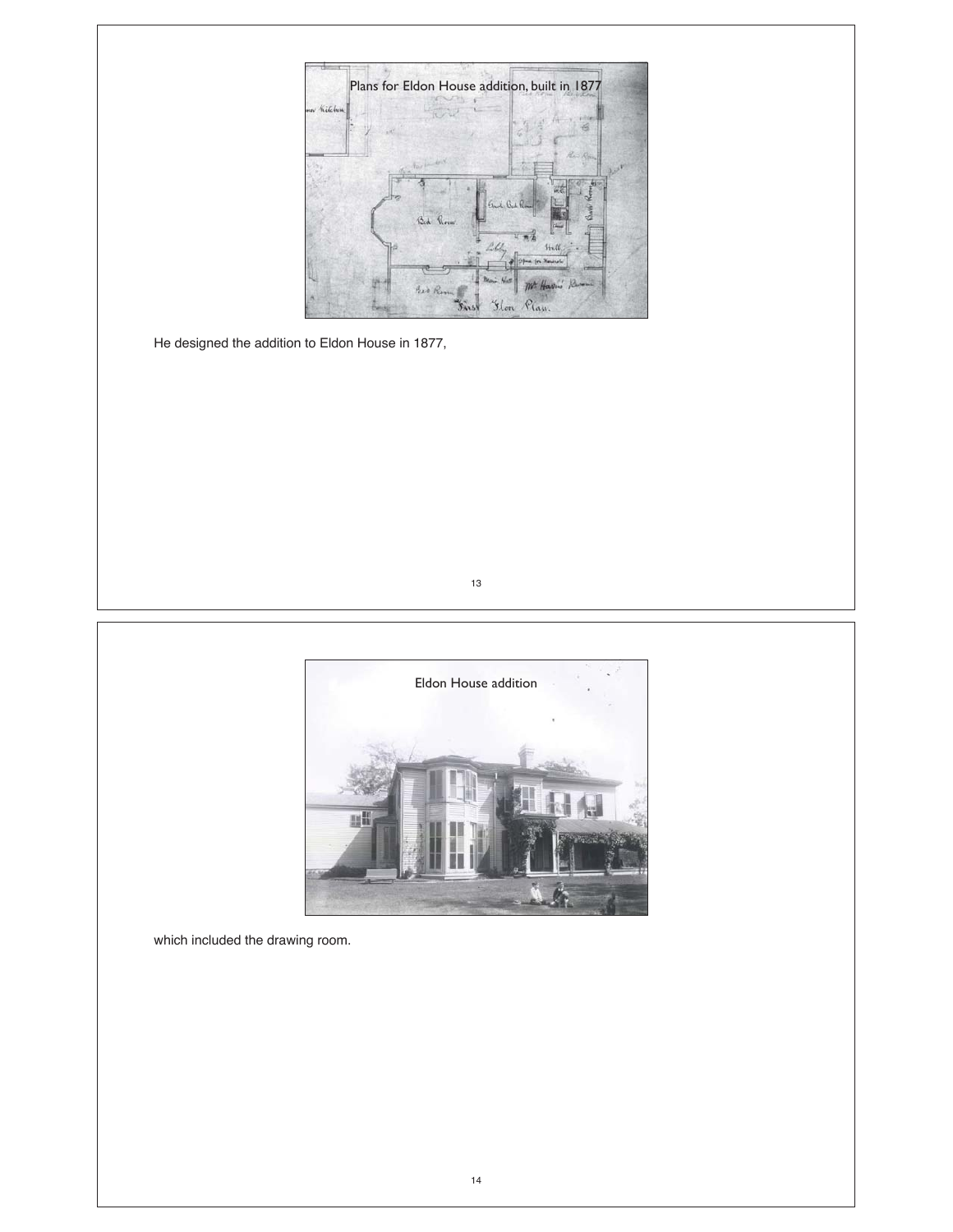

Samuel Peters lived in this building at 93 Maple Street, now 93 Dufferin St.





As well, he designed and lived in, this building,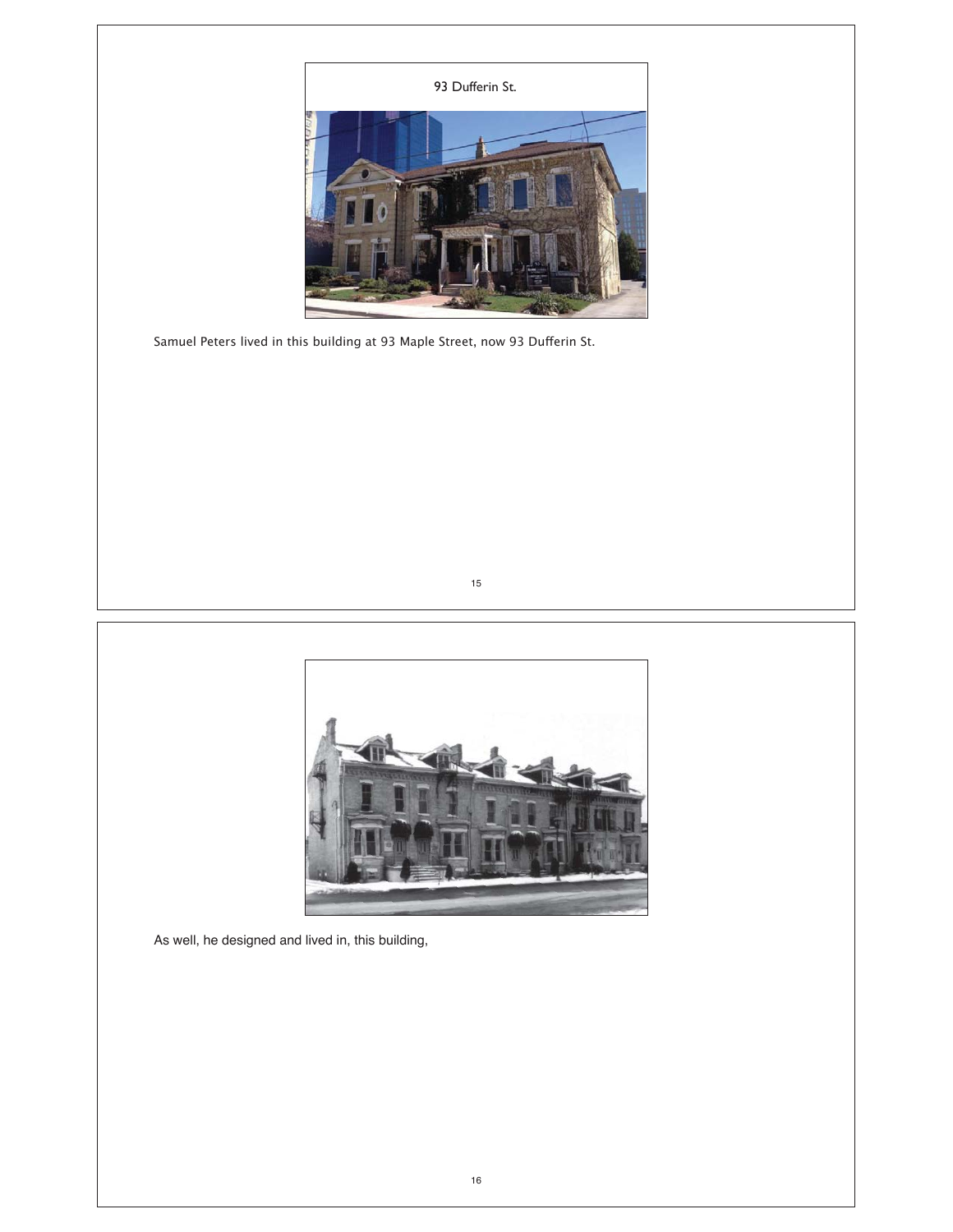

Camden Terrace.





The windows on Camden Terrace are unique because the headers at the top of the windows curve, then level off at the corners. Over the bay windows, they all connect.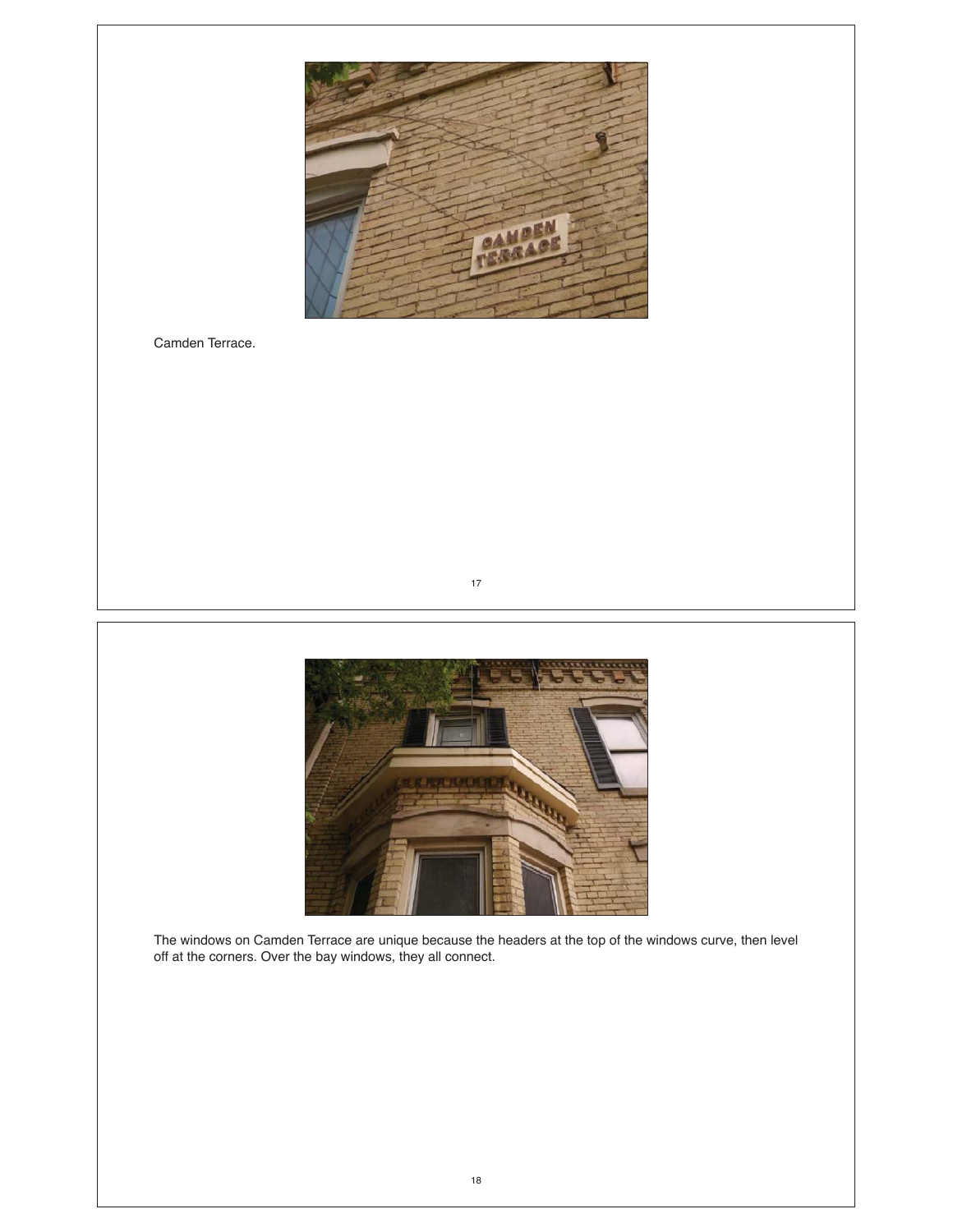

The buildings of Camden Terrace are in the Classical tradition, with some Italianate touches such as the substantial brackets at the ends of each double unit.





Notice the intricate brick detailing under the edge of the roof, featuring a rare "brick drop" design.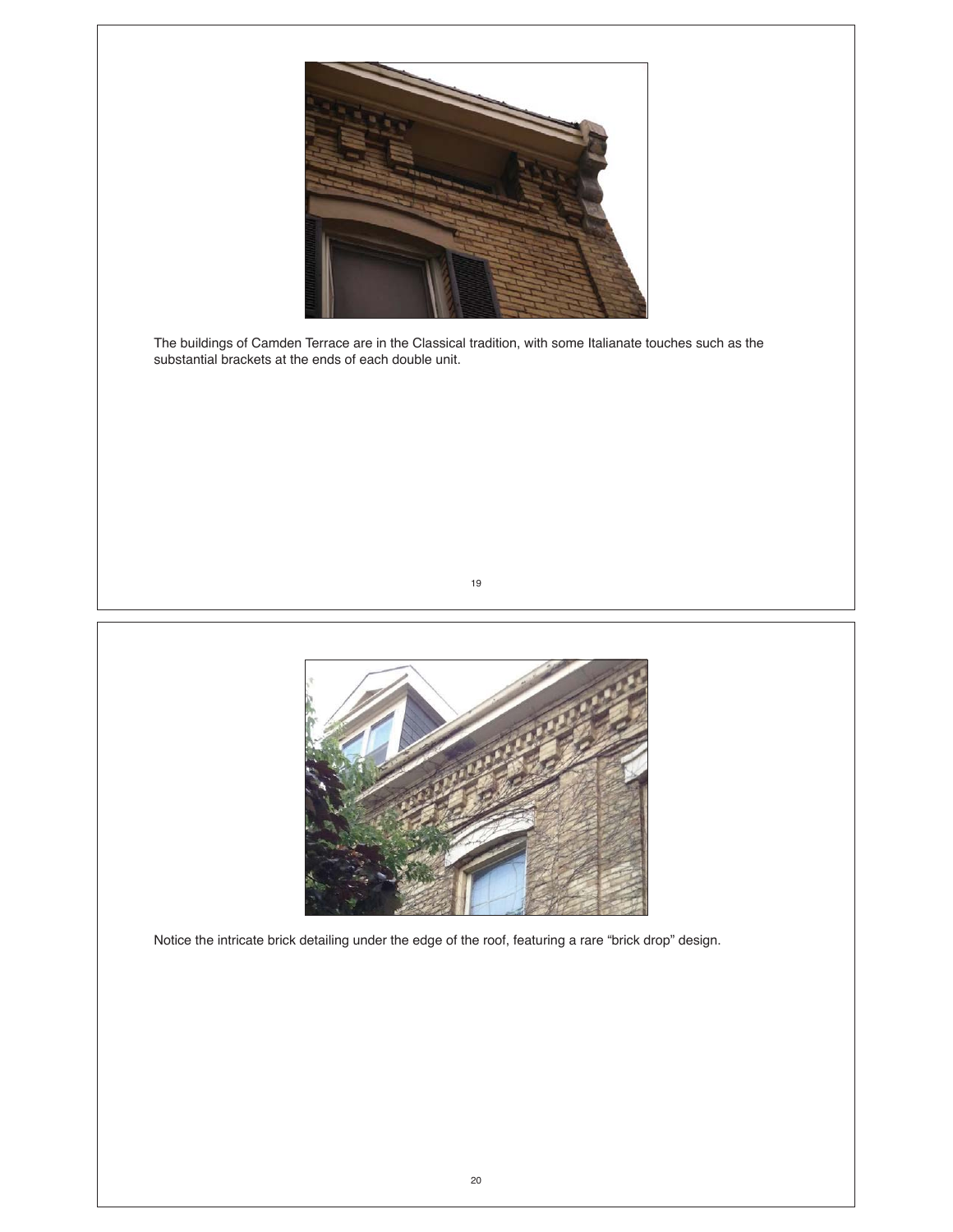

The terrace is divided into groups of two, each of which has good Classical proportions.





The whole is well-balanced, forming a harmonious design.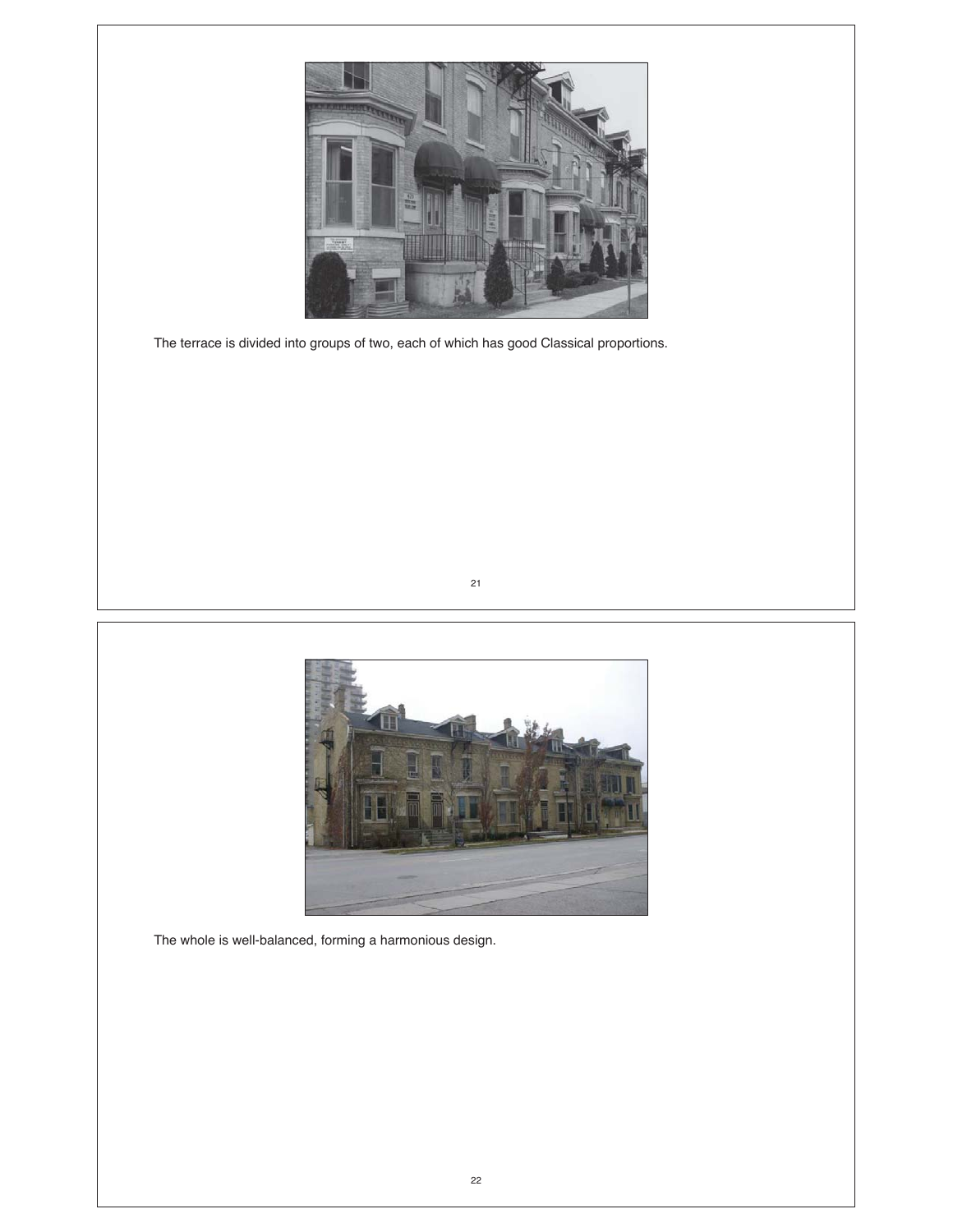

When Samuel Peters died, his lengthy obituary in both the Daily Free Press and the London Advertiser lists his many civic accomplishments.

He was involved in important railway engineering works in the Province, was President of the Dominion Savings Society, and was a Director of the Ontario Loan and Savings Society.

The architecture firm Peters founded went on to design more than 100 commercial, residential, ecclesiastical and institutional buildings.



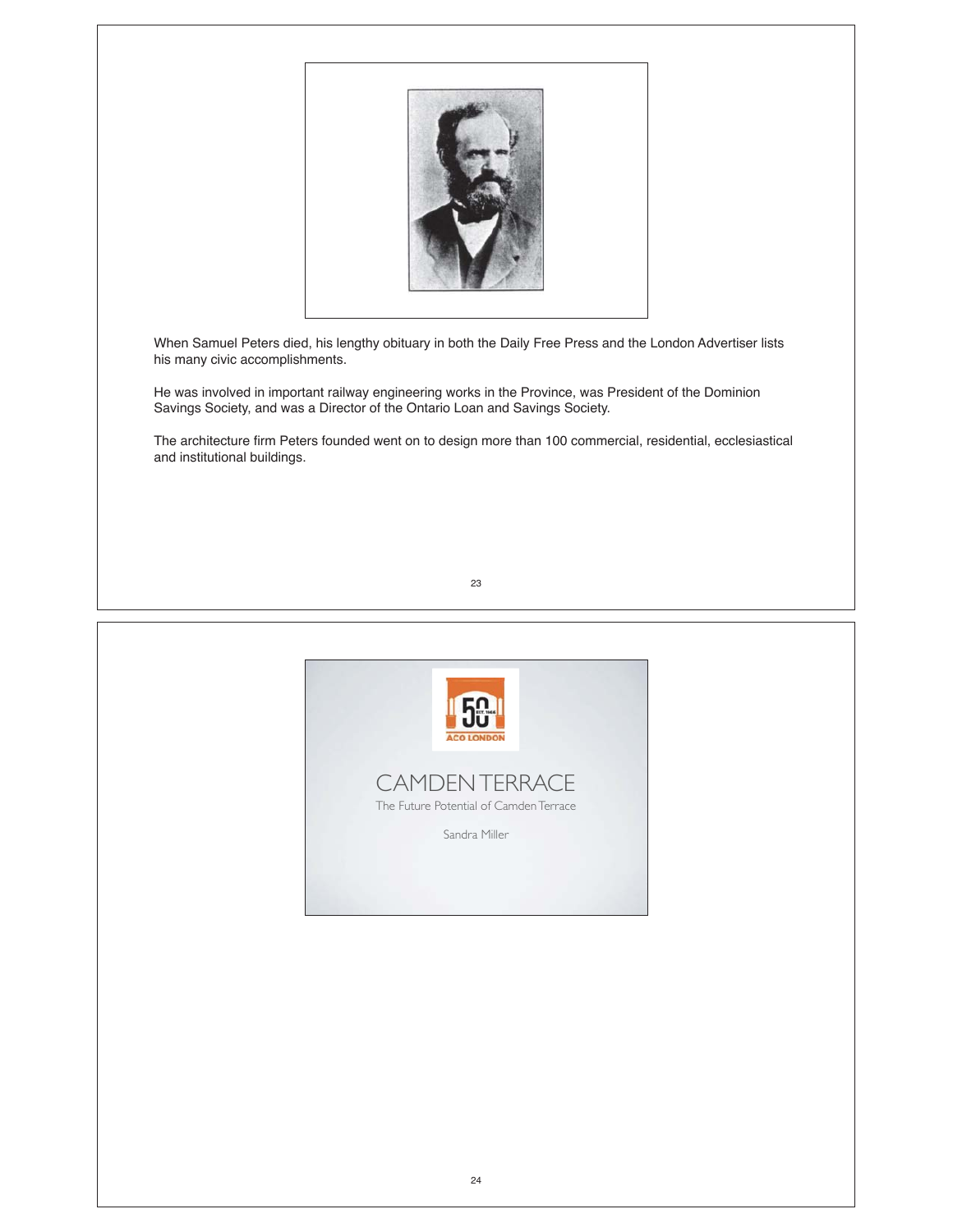

Urban Design Peer Review Panel - personal notes taken by Sandra Miller during Panel discussion (June 15, 2016)

The Panel repeatedly and strongly urged retention, restoration, and incorporation of Camden Terrace in place as a signature feature of the new development. They noted that the creativity required can be seen in other many other developments and that Camden Terrace could be used in the development marketing as a feature of a unique project.

Julie Bogdanowicz (Panel member and City of Toronto, Architect) to the applicants: "you have a real gem here" and compared "extraordinary" Camden Terrace to buildings in upscale, historic Yorkville shopping district of Toronto; she urged applicants to leverage Camden Terrace for its unique value.

The Panel felt retaining Camden Terrace in place should be the first priority; it would help ground the new complex, break up the abundance of glass, and give balance to the project.





The Panel referred to the proposed heritage "commemoration" facade as "Disneyesque" and "pastiche"; fictional composition of individual elements, not even a partial facade replica.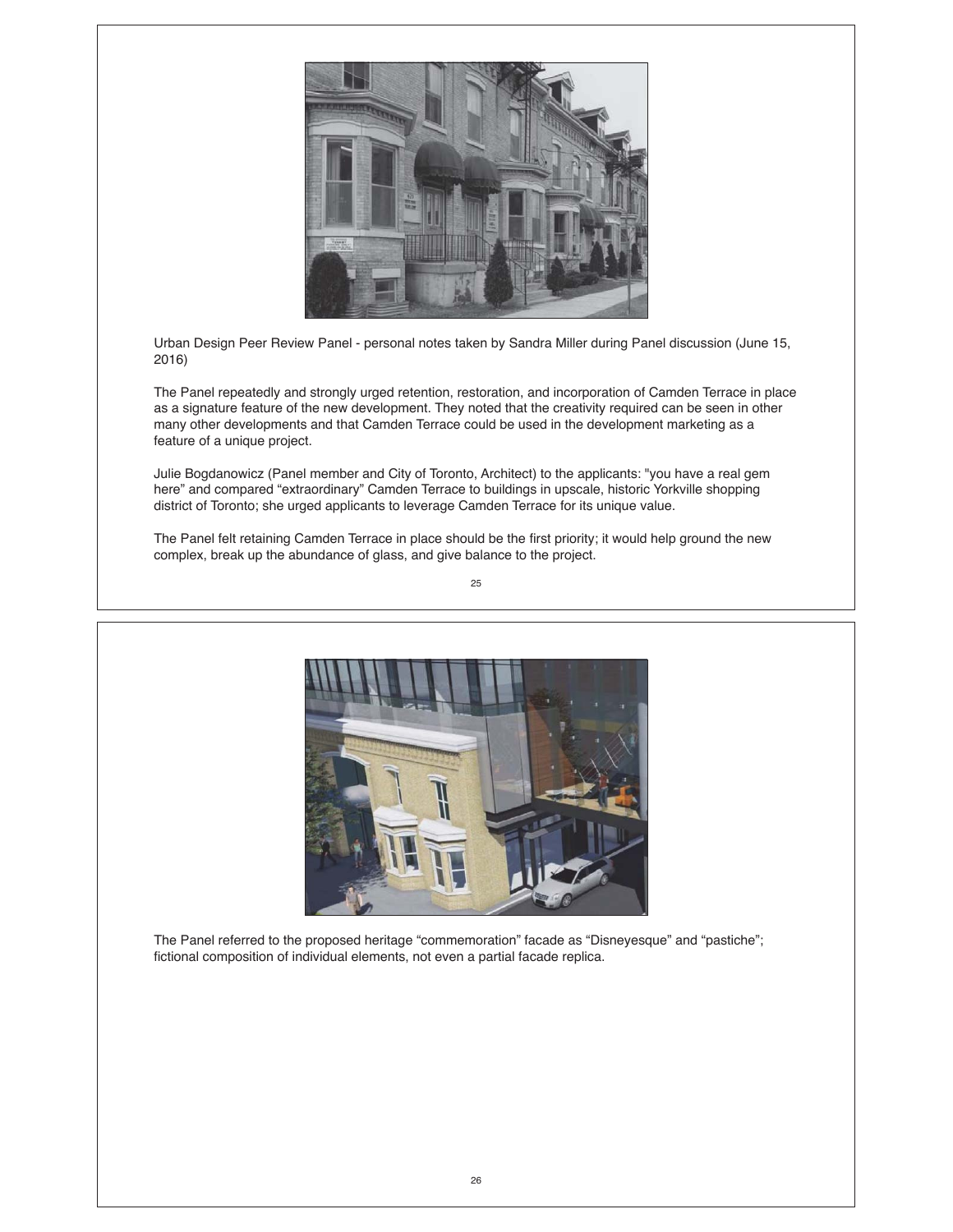

Little has changed with the revised commemoration.

When asked by the Panel why they didn't propose keeping Camden Terrace in situ, the applicants noted that it was "purchased in a state of disrepair" and that it "doesn't fit with the central entrance" planned by the architect.





In Toronto, there are examples of condo towers incorporating low-rise historic buildings.

One such example is the "FIVE Condo development" in Toronto, built in 2015.

*"Five Condo's incorporation of heritage elements has given it a competitive edge, helping the project to stand out in Toronto's crowded condo market."* 

*— Stephen Price, President & COO, Graywood Developments (Toronto Star, Sept. 11, 2013)*

• Restoration & adaptive re-use of five 19th century buildings, new 48-storey condo tower, six levels of underground parking

• 1905 Gothic Revival brick warehouse facade around the corner was refurbished and incorporated into the tower as the main entrance

• Podium is composed of historic buildings with retail on ground level and loft residential suites on upper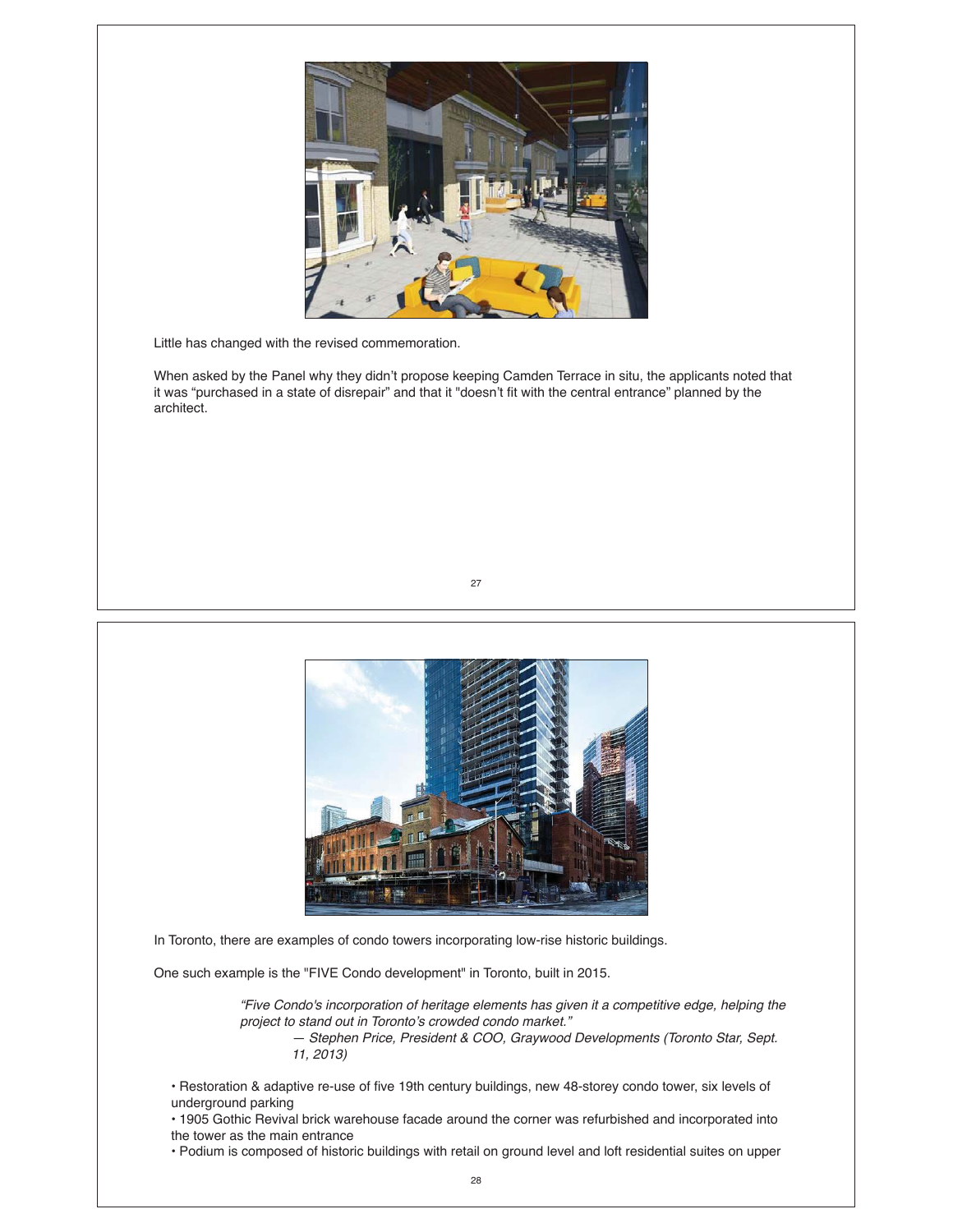

Another such example is the "1 Yorkville" development in Toronto (currently under construction, 2018), featuring:

• Restoration & adaptive re-use of row of 19th century buildings, new 58-storey condo tower, four levels of underground parking.

• Yonge Street and Yorkville Avenue heritage buildings will have commercial and retail.

• Residential tower will be accessed by a public laneway behind heritage buildings which will also provide

- access to the parking garage.
- Roof terrace on top of the 3-storey heritage podium building.

[Bazis Group, Plaza Developments, Rosario Varacalli (architect), E.R.A. Architects]



Camden Terrace and surrounding properties offer opportunities for a similar development to the Toronto developments just described:

• Site offers great potential for high-rise infill development and conservation / adaptive reuse of main front portion of Camden Terrace and the Dufferin Street heritage buildings.

• A remarkable opportunity to build a landmark, award-winning project raising the bar for London's architectural development.

• Heritage re-use appeals to young Millennials, empty-nest Baby Boomers, and high-tech professionals such as London is working to attract and retain.

• The adaptive re-use of existing buildings is a key component in making London one of Canada's greenest cities as proposed in the newly approved London Plan.

• Downtown London is becoming a vibrant hub for arts and culture, and heritage architecture is a key indicator of how we value the arts in our community.

• It is important to note that the the applicant still has Council's approval for a tower development at 100 Fullerton, and could begin building there tomorrow.